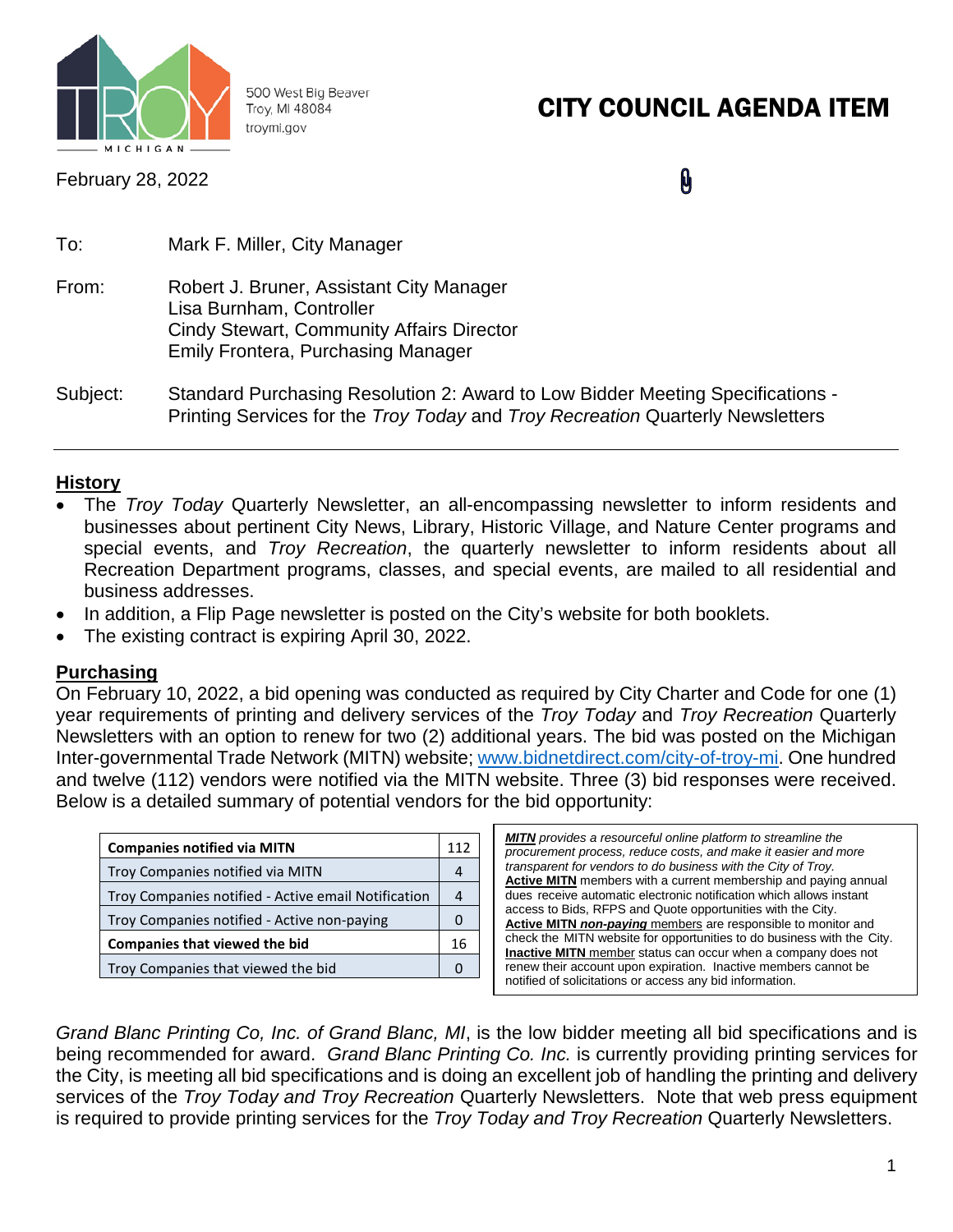

500 West Big Beaver Troy, MI 48084 troymi.gov

## CITY COUNCIL AGENDA ITEM

### **Financial Considerations**

Funds are available from the printing accounts of the City Manager, Library and Recreation Departments operating budgets.

#### **Recommendation**

City Management recommends awarding a one (1) year contract with the option to renew for two (2) additional years for printing and delivery services of the *Troy Today* and *Troy Recreation* Quarterly Newsletters to low bidder meeting specifications, *Grand Blanc Printing Co., Inc., of Grand Blanc, MI* for an estimated total cost of \$42,092.00 for the *Troy Today*, and \$60,096.00 for the *Troy Recreation* plus the actual cost of bulk rate postage and \$30.00 per issue to post the Flip Page newsletter on the City's website, and additional charges if needed, not to exceed budgetary limitations at prices contained in the attached bid tabulation opened February 10, 2022; contract to expire April 30, 2025.